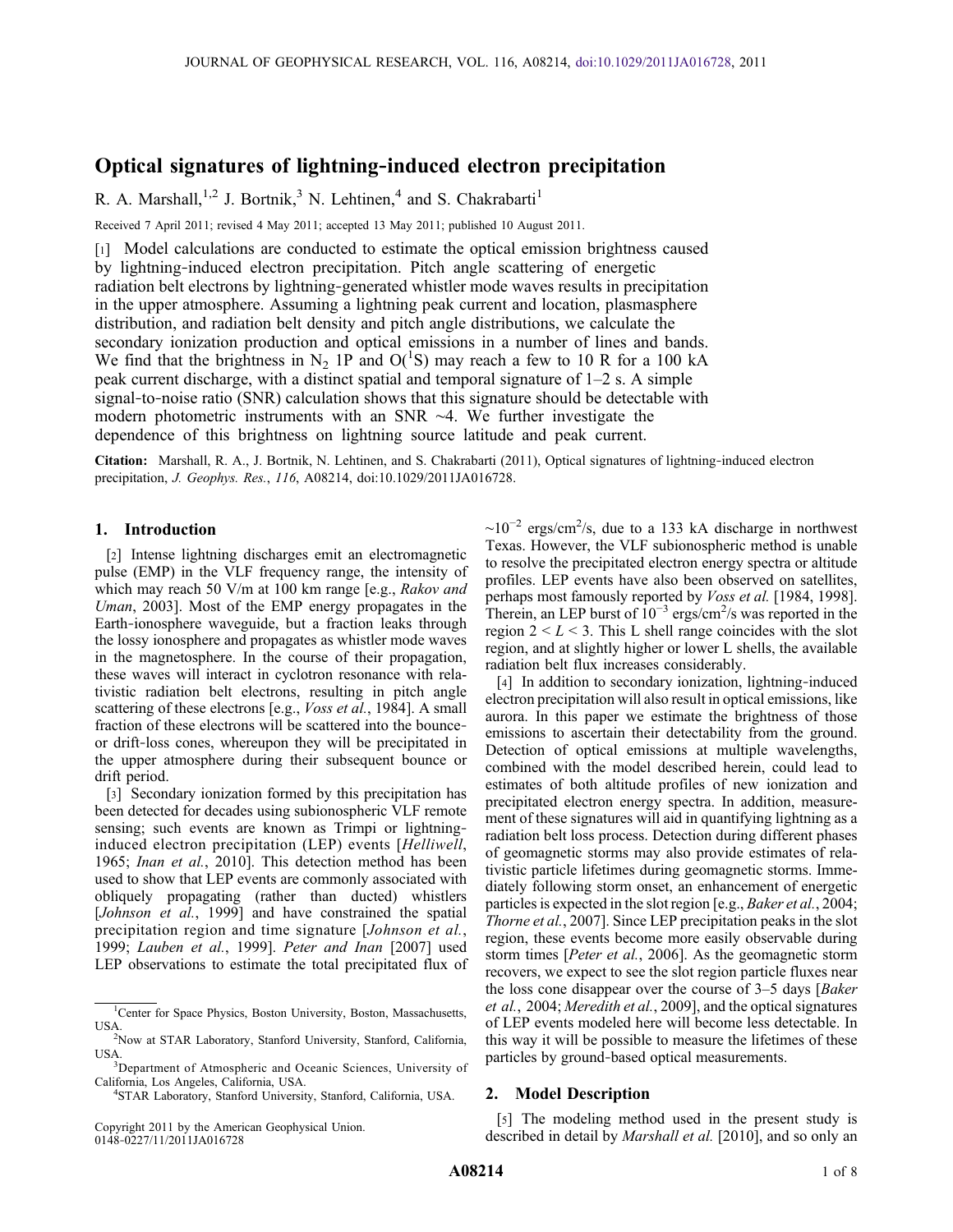

Figure 1. Lightning field intensity as a function of frequency and distance from the source. (top) Intensity at the base of the ionosphere. (middle) Intensity after accounting for attenuation through the ionosphere, using Helliwell [1965]. (bottom) Slices of the spectra at 90 km distance.

overview is given below. Our modeling effort primarily utilizes two established models. The first part follows the methodology of Bortnik et al. [2006a, and references therein]. The lightning energy is assumed to be confined to the first 20 ms, and is distributed into 130 frequency bins to form a spectrum. The field spectral intensity is then calculated at the base of the ionosphere according to Bortnik [2004]:

$$
S(\omega) = \frac{1}{Z_0} \left( \frac{\mu_0 h_e I_0}{2\pi} \right)^2 \left( \frac{\sin \kappa}{R} \right)^2 \frac{\omega^2 (a - b)^2}{(\omega^2 + a^2)(\omega^2 + b^2)} \tag{1}
$$

where  $Z_0 = \sqrt{\mu_0/\epsilon_0} = 377 \Omega$ ,  $h_e = 5$  km is the height of the cloud,  $I_0$  is the lightning peak current in Ampéres,  $\kappa$  and R are the zenith angle and distance to a location at the base of the ionosphere, and a and b are equal to  $5 \times 10^3$  and  $10^5$ respectively.  $S(\omega)$  is in units of W m<sup>-2</sup> Hz<sup>-1</sup>. The wave intensity at 100 km altitude is shown as a function of frequency and radial distance from the lightning source in Figure 1. The spectrum used here peaks at ∼3.5 kHz, consistent with a lightning discharge of about 300  $\mu$ s duration. In the time domain, this 100 kA lightning discharge produces a peak electric field of 0.65 V/m at 100 km altitude, about 90 km radial distance from the source.

[6] These fields are then propagated through the ionosphere to 1000 km altitude using an attenuation factor from Helliwell [1965, Figure 3–35], as shown in Figure 1 (middle). From there, whistler mode waves are ray traced through the plasmasphere using the 2D Stanford ray tracer [*Inan and Bell*, 1977], including magnetospheric reflections and path‐integrated Landau damping. Wave‐particle interactions and scattering near the loss cone are calculated following the method of *Bell* [1984] but using fully relativistic equations and multiple harmonic resonances. This series of calculations results in an estimate of the precipitated flux as a function of time (at 0.2 s resolution), latitude, and electron energy, for each frequency component in the lightning spectrum. This sequence is described in more detail by Bortnik [2004].

[7] The second part of the modeling effort uses the Monte Carlo deposition model of Lehtinen et al. [2001]. With an input precipitation flux as a function of energy at a given time and latitude, the Monte Carlo model propagates electrons into the upper atmosphere and calculates the energy deposition as a function of altitude, with 1 km altitude resolution. This process is repeated for all time steps and latitudes, and the results are extended in longitude by a scaling factor [Bortnik, 2004, equation 5.5], yielding a three‐dimensional volume of energy deposition, evolving in time. The Monte Carlo model also calculates the fraction of electrons that are scattered back into the magnetosphere; those electrons will continue to bounce back and forth along their field line, and a fraction will be precipitated on each subsequent bounce, with 1–2 s between each bounce (depending on L shell). However, we do not consider the fate of those backscattered electrons in this work. Voss et al. [1998] show that LEP events observed on the S81‐1 satellite exhibit multiple peaks, attributed to these repeatedly scattered electrons, and each successive peak is 3–4 times smaller than the previous one. Hence, we would expect to see a similar effect in the optical signature.

[8] Next, we use the well-known result that each 35 eV of deposited energy produces an ionization pair [Rees, 1963] to calculate pair production at each point in 3D space. We use the excitation calculation methods of Vallance Jones [1974, section 4.2] to find ionization and optical emission rates at each time step in the 3D volume. The equations for the excitation rates for the emissions of interest are given by Marshall et al. [2010] and include quenching and cascading effects. Finally, a geometric line‐of‐sight calculation through the emitting volume yields the emission brightness, in rayleighs, observed at a predetermined location on the ground.

[9] The radiation belt fluxes, plasmasphere density, pitch angle distributions, and atmospheric density models used here are identical to those in Figures 1 and 2 of *Marshall et al.* [2010]. In that previous paper we established that the pitch angle distribution has a very strong effect on the precipitated flux, since the changes in pitch angle due to resonant scattering are very small. Between the square and sine pitch angle distributions shown therein, the resulting precipitated flux, and in turn the ionization and optical emissions, decrease by almost two orders of magnitude. In the present study all of the simulations use the square pitch angle distribution, and we discuss the effects of this choice later.

## 3. Precipitation, Ionization, and Emission Profiles

[10] The ray tracing and particle precipitation calculations are identical to those conducted and reported by Bortnik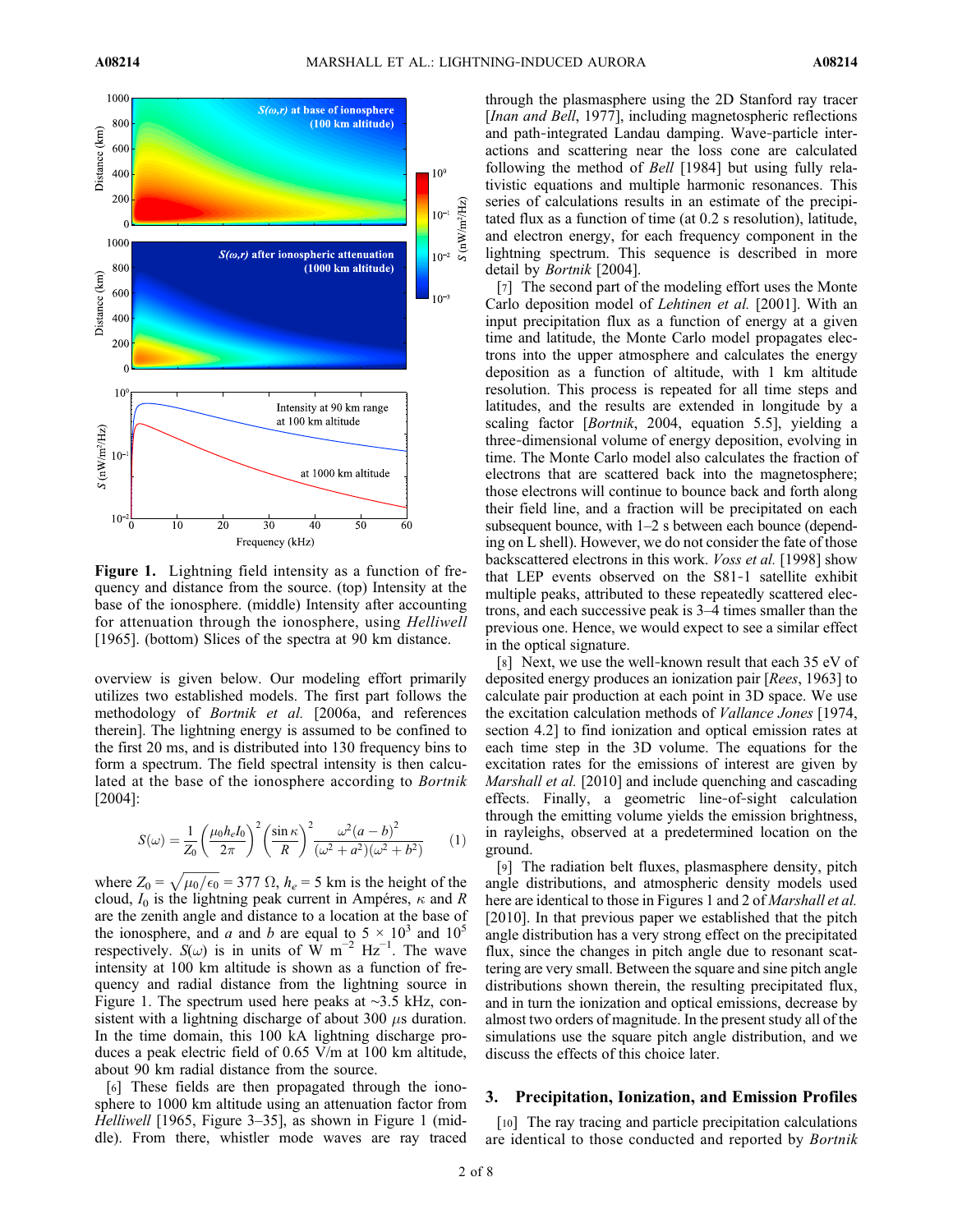

Figure 2. Precipitated flux due to a 100 kA discharge at the magnetic latitudes shown; flux is in units of milliergs  $\text{cm}^{-2} \text{ s}^{-1}$ .

[2004] and *Bortnik et al.* [2006b], except for the lightning peak current and pitch angle distribution. Similar to Bortnik, we model lightning sources at geomagnetic latitudes of  $\lambda_m$  = 25°, 35°, 45°, and 55°. The precipitated fluxes for each of these sources, with 100 kA peak current, are shown in Figure 2. As mentioned in section 2, the use of a square pitch angle distribution increases the magnitude of the precipitated flux by about two orders of magnitude, and the precipitated flux increases linearly with the lightning peak current; otherwise, our results reflect those from Bortnik [2004]. These results can also be compared to *Peter and* Inan [2007], who estimate a peak precipitated energy flux of ~ $10^{-2}$  ergs cm<sup>-2</sup> s<sup>-1</sup> due to a 130 kA discharge. In Figure 2, the precipitated fluxes peak at  $0.9 \times 10^{-3}$ ,  $1.5 \times 10^{-3}$ , and  $1.5 \times$  $10^{-3}$  ergs cm<sup>-2</sup> s<sup>-1</sup> for sources at  $\lambda_{\rm m} = 35^{\circ}$ , 45°, and 55°, respectively. This factor of 10 difference compared to Peter and Inan [2007] is due to differences in the source latitude and peak current; all other model parameters are identical.

This precipitated flux compares favorably to measurements by *Voss et al.* [1998] aboard the S81-1 satellite of a peak flux of ~10<sup>-3</sup> ergs cm<sup>-2</sup> s<sup>-1</sup>. Unfortunately, to our knowledge, Voss et al. [1998] did not have a measurement of the causative lightning peak current.

[11] Following Monte Carlo calculations of energy deposition in the upper atmosphere, Figure 3 shows the altitude profiles of secondary ionization and optical emissions as a function of time, due to precipitation at  $L = 2.5$ . These results are for the same 100 kA discharge at a lightning source magnetic latitude of  $\lambda_{\rm m} = 35^{\circ}$ , equivalent to the southern tip of Texas. We calculate optical emission rates for the first positive (1P), second positive (2P), and Vegard‐Kaplan (V-K) band systems of N<sub>2</sub>; the O(<sup>1</sup>S) and O(<sup>1</sup>D) metastable states of oxygen; the first negative (1N) and Meinel (M) band systems of  $N_2^+$ ; and the first negative (1N) band system of  $O_2^+$ .

[12] We note that the ionization profile and the emission rates for most of the band systems track each other, thanks to the short lifetimes and negligible quenching of these excited states. The peak of ionization, and the peak of these prompt emissions, occur at ~80–90 km altitude. The O(<sup>1</sup>D) emission, however, is orders of magnitude weaker at lower altitudes, but stronger at 250–300 km altitudes, due to its high quenching at lower altitudes (note the difference in color scale). Note that while the  $O(^{1}D)$  emission is fully quenched at lower altitudes, the  $O(^{1}S)$  emission is only weakly affected by quenching. Quenching effects can also be observed in the forbidden Vegard‐Kaplan band. We also observe multiple ionization peaks in time, corresponding to the multiple magnetospheric reflections. When the simulation is extended to 20 s (not shown), we observe 4–5 strong precipitation peaks, although the number depends on the source latitude, and the first peak is typically an order of magnitude stronger, as is evident from Figure 3. These multiple peaks are a consequence of weak path‐integrated Landau damping through the magnetospheric reflections. The absolute magnitude of this Landau damping depends on the distribution of ∼1 keV fluxes, which is known statistically but has large variability on a case-by-base basis [Bell] et al., 2002]. Higher damping during a particular event will result in suppression of these subsequent precipitation peaks.

[13] It is further evident from Figure 3 that there are distinct precipitation peaks at different altitudes. The peaks at 80–90 km occur prior to the peaks at 150–250 km. This is consistent with lower‐energy electrons, which take longer to reach the ionosphere, precipitating at higher altitudes.

[14] Similar results are found for L shells ranging from  $L = 1.3$  to 5.5, although the peak is typically found in the range  $2.5 \leq L \leq 3.5$ . Consistent with prior results of LEP modeling and observations, precipitation occurs first at the lowest L shells, thanks to the shorter propagation distance, and moves toward higher L shells with time, so that the precipitation hot spot shifts poleward over the course of 2–3 s [e.g., Johnson et al., 1999].

#### 4. Camera and Photometer Signatures

[15] We apply a geometric algorithm, integrating through the 3D emitting volume (given in latitude, longitude, and altitude coordinates) from a specified ground location, to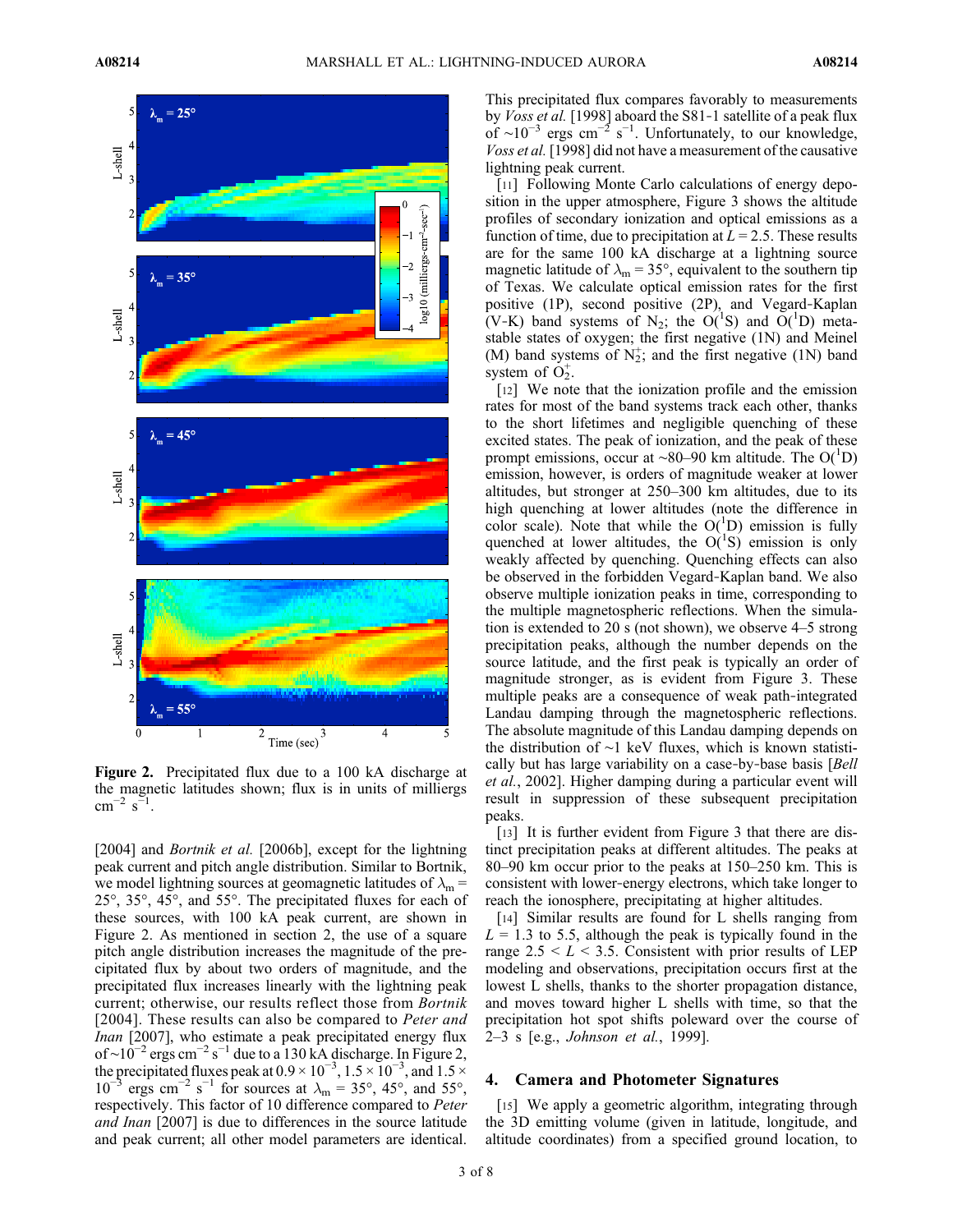

**Figure 3.** (a) Ionization and (b–i) optical emission rates calculated for  $L = 2.5$ , as a function of time and altitude, for a 100 kA discharge at  $\lambda_m = 35^\circ$ . Note that the color scales on each of the emission rate panels are identical, except for the  $O(^{1}D)$  6300 Å emission, whose color scale is enhanced by 2 orders of magnitude.

determine the brightness, in rayleighs, observed on the ground at each time step. Figure 4 shows results for the same 100 kA discharge at 35° magnetic latitude.

[16] Figure 4 (top left) shows the  $N_2$  1P brightness, integrated in altitude, at  $t = 1$  s; the color scale is logarithmic, from  $10^{-5}$  (white) to  $10^{0}$  (red) R. The map shows the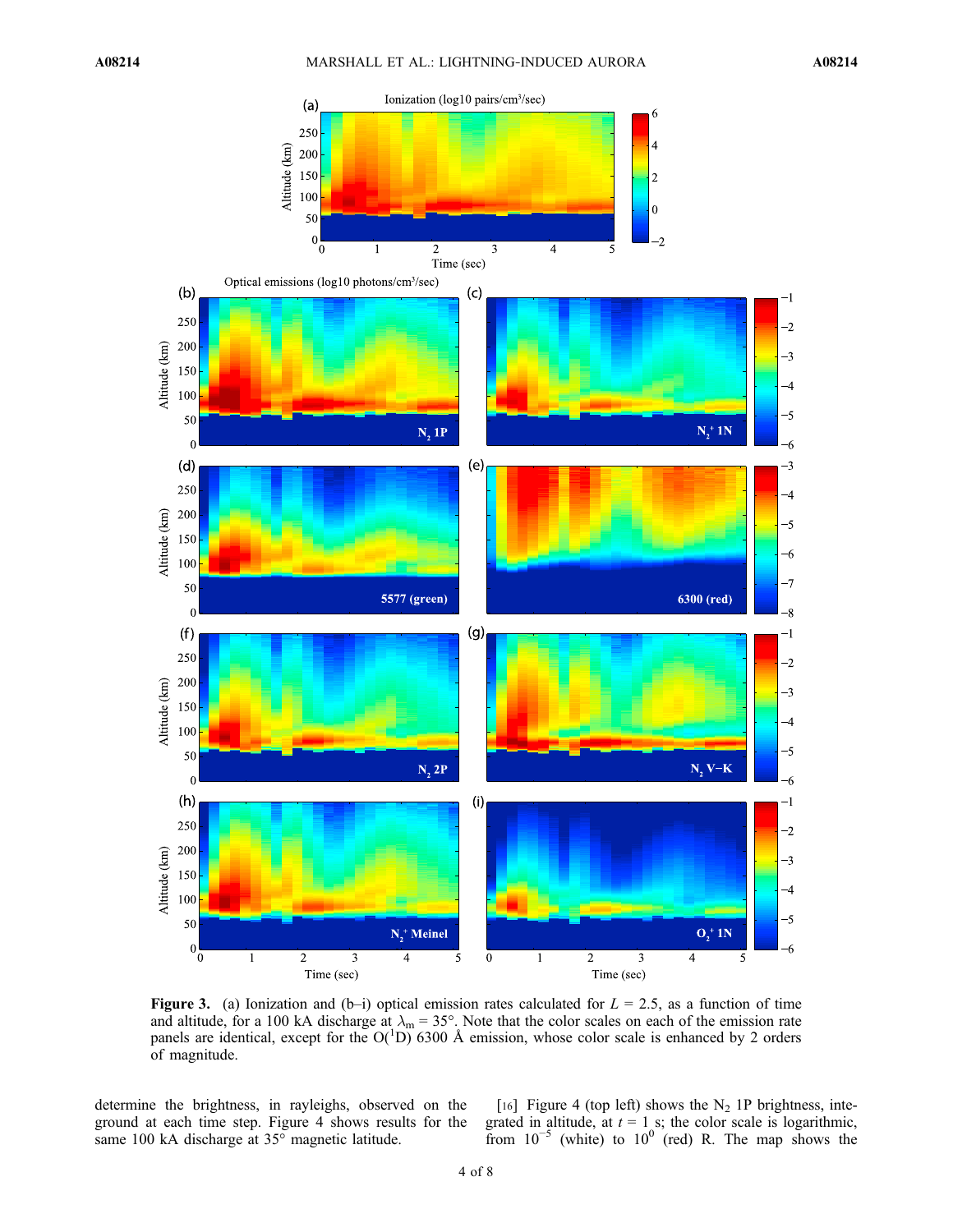

Figure 4. Results for 100 kA at  $\lambda_m = 35^\circ$ . (top left) Map showing precipitation region and lightning source locations for each magnetic latitude. (middle and bottom) Brightness in rayleighs, at  $t = 1$  s, for the four emissions shown, covering nearly the entire "all‐sky" view. This is the distribution over the sky that such a camera would see at this time. (top right) Photometer view, pointed north at 15° elevation, as a function of time, for the same four emissions.

lightning source location (including those for other simulations at different latitudes, described in section 5), and the camera and photometer locations, as they pertain to the panels below. The lower panels show "camera" views of these emissions at the same instant in time, for a camera placed at the location on the map. The camera views are nearly all‐sky, though we have cut off the zenith portion in order to present the results as square images. Note that measurements with a real camera are not likely to be feasible, since the integration times required to see a few rayleighs would be longer than the ∼1 s event; these views are simply shown to give an idea of the spatial distribution of

emissions. Figure 4 (top right) shows a "photometer" view, i.e., what a photometer with  $10^{\circ} \times 10^{\circ}$  field of view would measure when pointed north, 15° above the horizon, as a function of time, for each of the four emissions mentioned earlier. Clearly, the  $N_2$  1P emission is the brightest, and the O(<sup>1</sup>S) line is ~3 times weaker. The signatures show a distinct peak near ∼1 s after the lightning discharge, consistent with the delay observed in subionospheric VLF detection of LEP. The  $O(^{1}D)$  line peaks at less than 0.01 R, and is too weak to warrant attention. The  $N_2^+$  1N emission, which is dominated by the lines at 4278 Å and 3914 Å, will be adversely affected by atmospheric Rayleigh scattering (not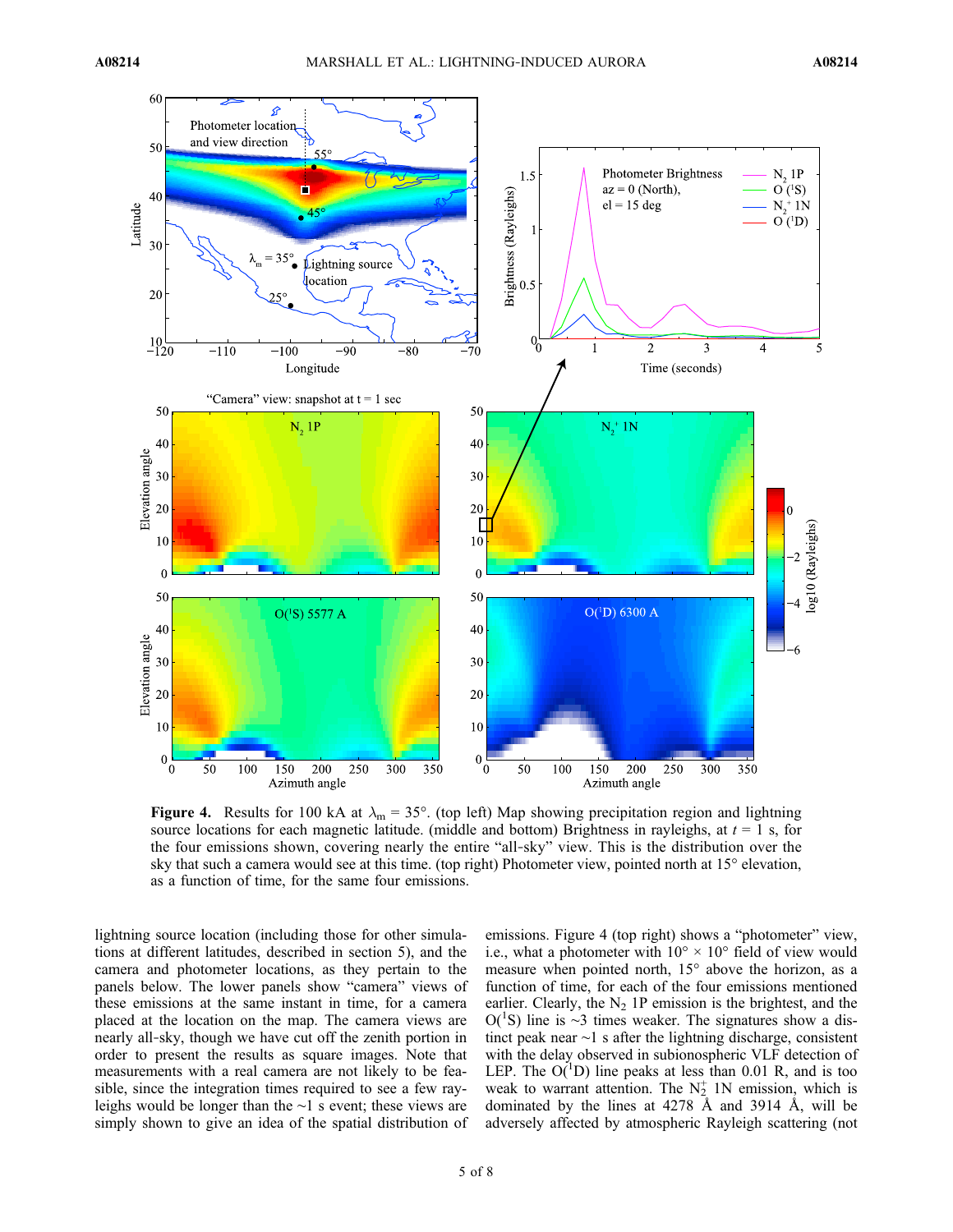

**Figure 5.** Photometer brightness curves for the  $N_2$  1P emission with varying latitude and peak current. (top) Lightning source latitude variation, with 100 kA peak current. (bottom) Peak current variation, for lightning at  $\lambda_m = 35^\circ$ . Photometer location and viewing angle are the same as shown in Figure 4.

included in these calculations). Nonetheless, in section 6 we estimate the detectability of each of these emissions using a signal‐to‐noise ratio calculation.

[17] We should note here that the particular locations chosen for the camera and photometer, and the photometer viewing directions, were taken without thorough optimization. As such there are likely to be locations and viewing directions that are somewhat better in terms of total brightness. With a better located observing platform we have calculated a peak brightness of ∼10 R in the N<sub>2</sub> 1P emission, with corresponding increases in the other emissions.

## 5. Latitude and Peak Current Dependence

[18] Here we briefly investigate the dependence of the LEP optical signatures on lightning source location (latitude) and peak current. Figure 5 shows the photometric signatures for the  $N<sub>2</sub>$  1P emission for a range of source latitudes and for two peak currents. Figure 5 (top) shows that the strongest signatures are found for lightning at higher latitudes,  $\lambda_m = 45^\circ$  and 55°. This is primarily due to the fact that at higher latitudes, the Earth's magnetic field is closer to

vertical, allowing more efficient coupling of the lightning EMP into the magnetosphere. At the lowest latitudes ( $\lambda_m$  = 25°), the resulting emission signature has a peak of less than 0.1 R. For reference, along the magnetic meridian shown in Figure 4,  $\lambda_{\rm m}$  = 45° and 55° correspond to Oklahoma and Minnesota, respectively, while  $\lambda_{\rm m} = 25^{\circ}$  is in the vicinity of Acapulco. Again, the location of the photometer on the ground has not been optimized; we estimate that the  $N_2$  1P emission peaks at ∼10 R for the 45° latitude source, for a more optimal ground observing location.

[19] Figure 5 (bottom) shows results for a 100 kA discharge (the same as shown previously) and a 200 kA discharge. Figure 5 (bottom) simply verifies what was stated earlier, that the emission brightness increases linearly with peak current, and this is expected from the model.

[20] While we have not investigated the effect of the pitch angle distribution here, *Marshall et al.* [2010] showed that a sine-shaped pitch angle distribution will reduce the precipitated flux, and thus optical brightness, by two orders of magnitude compared to the square pitch angle distribution. A more realistic pitch angle distribution that is not quite square will likely reduce the fluxes and brightness by a factor of 1–10.

# 6. Implications for Detectability

[21] *Marshall et al.* [2010] used a simple signal-to-noise ratio (SNR) calculation to determine the detectability of the optical signature of precipitation induced by VLF transmitters; here we conduct a similar calculation. We assume an f/1.2 optical system (a 75 mm diameter front aperture with a  $10 \times 10$  degree field of view); a filter with  $70\%$ transmission; a Hamamatsu R5900U photomultiplier tube, which has a  $16 \times 16$  mm active area with 17% peak quantum efficiency, 1 nA dark current, and  $10^6$  gain; and we filter the signal with 2 Hz bandwidth (yielding 0.25 s time resolution), which maintains the signal integrity shown in Figures 4 and 5.

[22] Each of the emissions will be added to a nighttime ambient background airglow, which we estimate from Broadfoot and Kendall [1968]. In the blue part of the spectrum, the natural airglow is dominated by  $O<sub>2</sub>$  Herzberg and Chamberlain bands, with a brightness of ∼1 R/Å. For the  $O(^{1}S)$  emission, we assume a typical background airglow of 250 R [Chamberlain, 1995] (which dominates over the ∼1 R/Å background); for the O(<sup>1</sup>D) emission, the airglow reaches about 50 R. In the red and NIR region of the spectrum up to about 8000 Å, the background varies from about  $1-5$  R/Å, which is dominated by OH emissions. At their strongest in the optical spectrum, the OH (7‐3) bands can reach up to 60 R/Å. Hence, a well-designed experiment will avoid the prominent OH emission regions.

[23] We use these background intensities to design a system of experiments for each of the eight emissions calculated here. The wavelength regions chosen are noted in Table 1, along with the fraction of the emitting system that falls in that band. These are used to calculate a total background intensity for typical airglow conditions, and in turn to calculate the SNR for an LEP event, where each of the emissions have been scaled to 5 R brightness in the  $N_2$  1P system. Table 1 incorporates an approximate atmospheric transmission, calculated at the given wavelength at sea level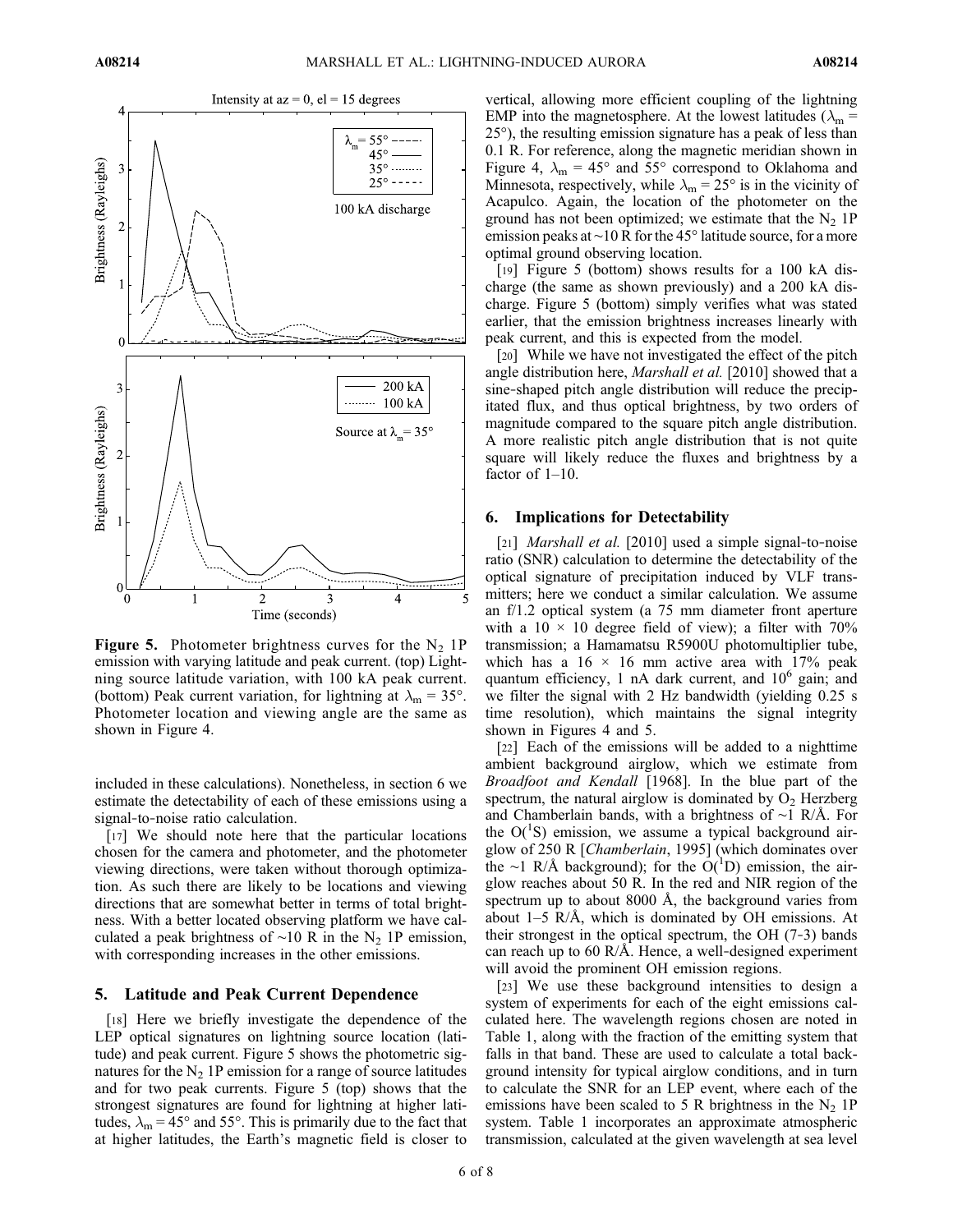| <b>State</b>   | Brightness (R) | Wavelengths $(A)$ | Background $(R/A)$ | Airglow $(R)$ | Atmospheric Transmission | <b>SNR</b> |
|----------------|----------------|-------------------|--------------------|---------------|--------------------------|------------|
| $N2$ 1P        | 5.00           | 6500-7500         | 15                 |               | 0.82                     | 0.70       |
| $N2$ 2P        | 1.19           | 3150-3450         |                    |               | 0.25                     | 0.54       |
| $N2$ VK        | 4.46           | 2500-3500         |                    |               | 0.05                     | 2.05       |
| $N_2^+ M$      | 1.82           | 7800-8800         |                    |               | 0.82                     | 0.15       |
| $N_2^+$ 1N     | 0.74           | 4000-4300         | 15                 |               | 0.50                     | 0.57       |
| $O(^1S)$       | 1.25           | 5570-5585         |                    | 250           | 0.64                     | 4.27       |
| $O(^1D)$       | 0.006          | 6293-6308         | 10                 | 50            | 0.70                     | 0.02       |
| $O_{2}^{+}$ 1N | 0.22           | 5500-6500         | 10                 |               | 0.67                     | 0.03       |

Table 1. Signal-to-Noise Ratios for Different Emissions, Assuming Brightnesses and Backgrounds Given for a 100 kA Discharge at  $\lambda_{\rm m} = 35^{\circ a}$ 

<sup>a</sup>Emissions are scaled to 5 R for  $N_2$  1P.

using MODTRAN5; the variable QE of the detector at each wavelength; the continuum background and airglow signal, as described above; and the fraction of the signal that passes through the fictional "filter", as described by the wavelength regions in Table 1.

[24] Table 1 demonstrates that the  $O(^{1}S)$  emission line at 5577 Å is the most likely to be detected, with an SNR of ∼4 for 1.25 R intensity. The band emissions calculated will be difficult to detect due to their broadband nature; the signal is spread out over a wide range in wavelength, to which will be added a significant background signal. Table 1 includes background contributions from the continuum and from OH emissions, as measured by *Broadfoot and Kendall* [1968]. For the  $O(^{1}S)$  emission, the primary contribution to the noise is the 250 R background airglow; hence, the SNR will increase or decrease linearly with the LEP signal brightness.

[25] The detectability of this small signal is supported by prior measurements using similar photometric devices. Recent (though unpublished) measurements at the HAARP heating facility in Alaska have been made with 1 R noise floor (T. Pedersen, private communication, 2010), and 1 R measurements of heater‐induced airglow have been made [*Kendall et al.*, 2010], albeit of the 8446 Å line, which has far lower background.

[26] Emissions from LEP events should be easy to distinguish from other natural emissions (airglow and aurora due to geomagnetic activity, for instance). First, LEP events only occur at midlatitudes, so that aurora is unlikely to occur in the same region, except during intense geomagnetic activity. Second, the timing and location of these events is very closely tied to the lightning activity. For a lightning discharge at a given location and time (as reported by, for instance, the National Lightning Detection Network), the time delay and latitudinal offset are very well known, from previous observations and modeling of LEP events. Thus we expect time correlation between lightning discharges and optical observations, and the specific 1–2 s photometric profile shown in Figures 4 and 5, which will distinguish these events from natural fluctuations in the background airglow.

[27] Under the scenario that two large lightning discharges occur nearly simultaneously (within a few seconds of each other) in the same storm, it is possible that multiple events could occur in a short time span and overlap. We have analyzed the NLDN lightning data from two large storms on July 02 and July 04, 2000, that occurred over South Dakota and Nebraska, respectively [Gerken and Inan, 2004]. For the July 02 storm, NLDN reported over 37,000 lightning flashes in the time period from 03:00–09:00 UT. Of these,

329 flashes (0.9%) contained strokes over 100 kA (positive or negative), an average of one large stroke every ∼3 min. Of these 329 flashes, 53 events, or 16%, occurred within 5 s of the previous one. The July 04 storm has very different characteristics: over 68,000 flashes were reported between 03:00–07:00 UT, but only 55 of those contained strokes over 100 kA, and only one of those occurred within 5 s of the one before it. Hence, it is reasonably likely that events will overlap in time, but these overlapping events will not be the majority.

#### 7. Summary

[28] We present model calculations of optical emissions resulting from lightning‐induced electron precipitation (LEP). We find that precipitated fluxes reach levels of  $\sim 10^{-3}$  ergs cm<sup>-2</sup> s<sup>-1</sup> for a 100 kA discharge, consistent with satellite measurements by *Voss et al.* [1998]. These fluxes become considerably lower below 35° magnetic latitude. These fluxes result in optical emissions peaking at  $\sim 10^{-1}$  photons cm<sup>-3</sup> s<sup>-1</sup> in the N<sub>2</sub> 1P band system, and somewhat lower in other bands and lines. Viewed from the ground, these emissions can reach 10 R in N<sub>2</sub> 1P, or 3 R in  $O(^{1}S)$ . By a simple SNR calculation, we show that this signal should be detectable from the ground.

[29] The largest source of uncertainty in this modeling scheme is the choice of pitch angle distribution in the radiation belts. *Marshall et al.* [2010] found that the square pitch angle distribution, used here, results in fluxes ∼100 times higher than those of a sine‐shaped pitch angle distribution. This would reduce the peak precipitated fluxes to  $10^{-5}$  ergs cm<sup>-2</sup> s<sup>-1</sup>. The more likely scenario is a pitch angle distribution somewhere between these two extremes. However, we note again that our fluxes are consistent with measurements by Voss et al. [1998], which supports the results of the present modeling study.

[30] **Acknowledgments.** R.A.M. was supported by NSF grant ATM-0724440 and an NSF CEDAR/GEM Postdoctoral Fellowship. J.B. would like to acknowledge support from NSF grant AGS‐0840178. N.L. would like to acknowledge support from NSF grant ATM‐0836326 and DARPA grant HR0011‐10‐1‐0058‐P00001.

[31] Robert Lysak thanks the reviewers for their assistance in evaluating this paper.

## References

Baker, D. N., S. G. Kanekal, X. Li, S. P. Monk, J. Goldstein, and J. L. Burch (2004), An extreme distortion of the Van Allen belt arising from the "Halloween" solar storm in 2003, Nature, 432, 878–881.